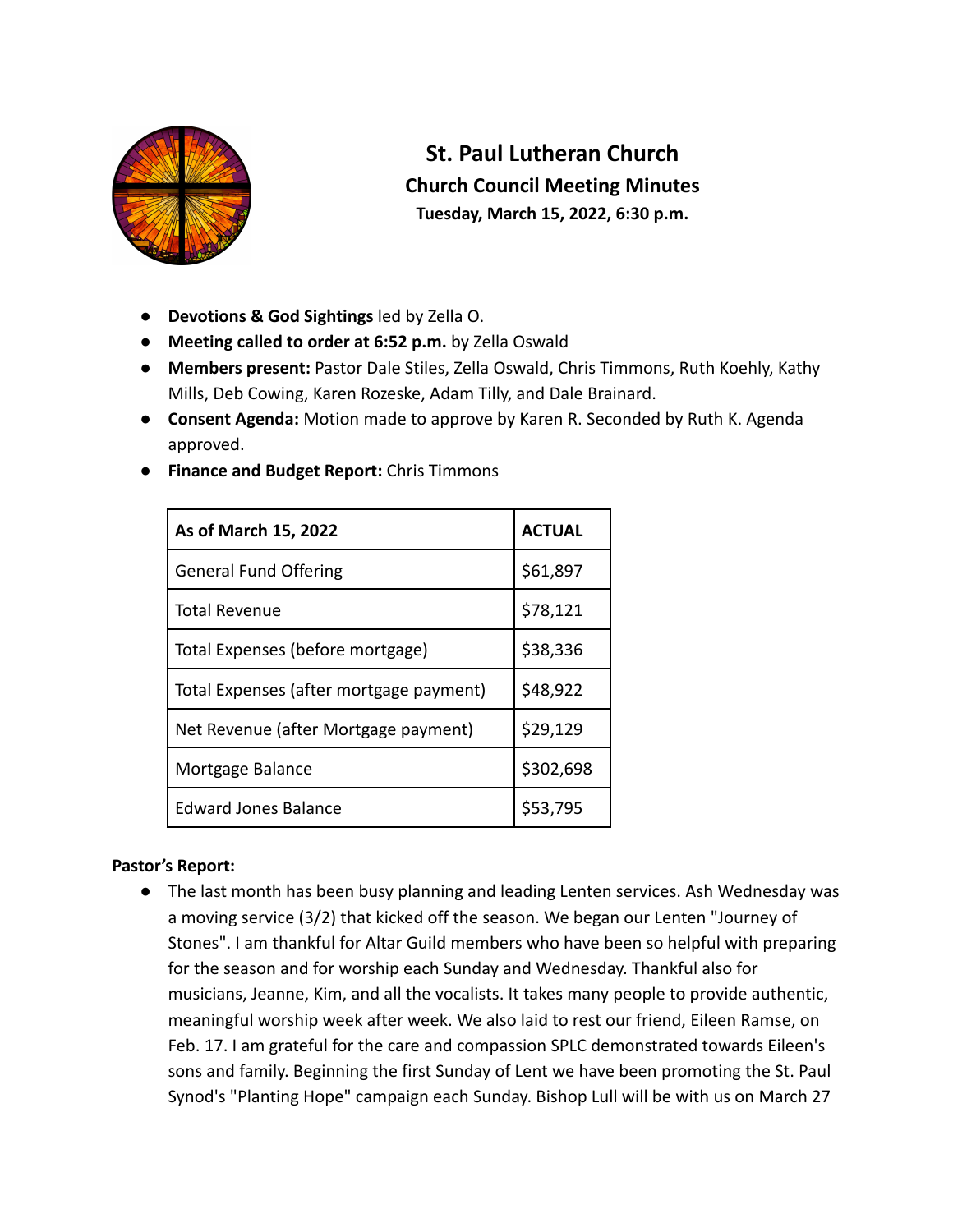to invite us to participate in the campaign. Carole England is our Planting Hope congregational representative. Thank you, Carole! The Confirmation class is on a Lenten break (3/2 - 4/20). They will resume on April 27. 9th graders will meet through May to prepare for their Rite of Confirmation. Continued appreciate for each of the kids and for parents, Joanna K. and Andy S. for their help leading. I'm thankful too, for Joanna K., Katie F., and Chris C. for their ongoing leadership with our children and youth. They are constantly busy planning and leading Sunday School and SPLASH. Joanna has begun planning for VBS as well. The COVID Response Team continues to monitor and make recommendations regarding our church safety policies. See their report for more details. I'm grateful for them as it has not been an easy role for them. The preschool staff are looking for a date in April to hold a St. Paul Lutheran Discovery Center Celebration Event that will showcase our preschool and staff for interested families as they generate interest for a Fall 2022 opening. This will also be open to church members. More info to come. I am grateful for our property committee who is always at the ready as needed. Recently they have repaired a furnace and a urinal and are always looking for ways to maintain and organize our building space. Thank you!In addition, I have been busy planning weekly bible studies, writing sermons, worship planning, and providing pastoral care. I am thankful for our Visitation Team who are so faithful at calling on and/or visiting our homebound members. They do good ministry. I am continually grateful for my partnership with Melissa N. in the church office. We make a good team and she is always a friendly and welcome presence to members and visitors. She is eager to help as needed, so don't hesitate to let her know if there's something you need. As always, if you or anyone you know is in need or want of a pastoral visit, please let me know! Thank you. - Pr. Dale

**Children's Ministry:** No Report submitted. Annual Plant Fundraiser is scheduled for May 7th. VBS scheduling is underway. Planning on first week of August.

## **COVID Response Team Report:**

● The Team met via email again the first week of March. As always, there are varying thoughts and opinions and considerations when deciding how to proceed. This Team deserves great respect for their collective thoughtfulness and wisdom shared as we determine how to carefully proceed as a congregation. The following update was decided and publicized beginning on March 11.

COVID-19 Response UPDATE - March 7, 2022

Dear Friends,

On February 24, the CDC issued new Covid-19 guidance, which we have been carefully weighing as we determine our next steps at SPLC. The new recommendations are due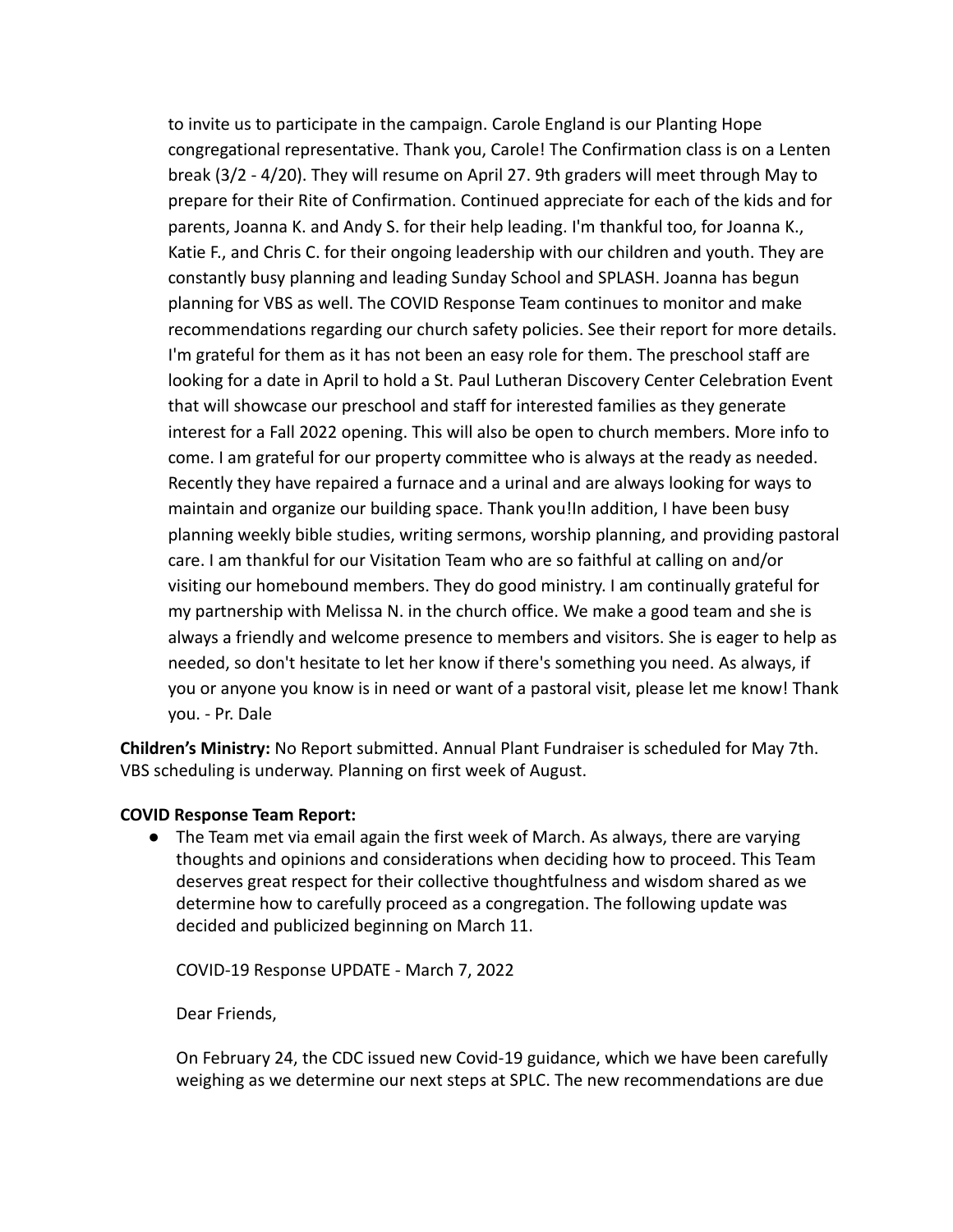to current high levels of vaccination and high levels of population immunity from both vaccination and infections, as well as the reduced numbers of positive COVID-19 transmissions, hospitalizations, and deaths from COVID-19.

According to the COVID-19 Community Level tracker, Chisago County is now designated as low risk. This is good news, and means that people may choose to mask based on personal preference. However, anyone with symptoms, a positive COVID-19 test, or known exposure to someone with COVID-19 should wear a mask.

With that said, we have decided on two significant changes to our COVID-19 safety protocols at SPLC, both effective on Sunday, March 27. (this date follows all of our local school district's Spring breaks.)

Face coverings while in the building will be recommended, but not required. After worship coffee hour and fellowship will resume.

In addition to these changes, our social distanced seating will remain in place until Sunday, May 22. After that, we begin alternating worship outdoors every other Sunday for the Summer.

Throughout the course of the COVID-19 pandemic, the health and safety of one another at SPLC has been our top priority and we are proud of how we have responded. This time is no different. We will continue to monitor COVID-19 transmission in our local and surrounding community and, per CDC guidance, will adjust our safety protocols as appropriate. As always, if you feel sick, have a cough, fever, or any flu-like symptoms, please stay home, for your sake and for the sake of your fellow SPLC friends. In gratitude for your ongoing patience and understanding,

SPLC COVID Response Team Jerry Nelson, Arlie Post, Dave Hasselbauer, Joanna Kroschel, Katie Fetterly, Pastor Dale

#### **Keenager Ministry Report:** No Report

## **Visitation Ministry Team Report:**

● The team visited: Pat Crawford, Arnie Rudnick, Barb Hastings, Wendy Hazzard & Her mother.

#### **Old Business:**

- St. Paul Lutheran Discovery Center (Preschool) Update LADC is planning on an open house/celebration event in April to introduce the new preschool to the church and community. Student registration and family tours of the space continue to happen.
- ELCA Strategic Ministry Covenant/Goals, Hopes & Dreams Update We have accomplished the start of a quilting group, the re-opening of the preschool, and the improvement of our social media/technology use to further our mission/ministry. Council will look at remaining goals/objectives and be ready to discuss next month.